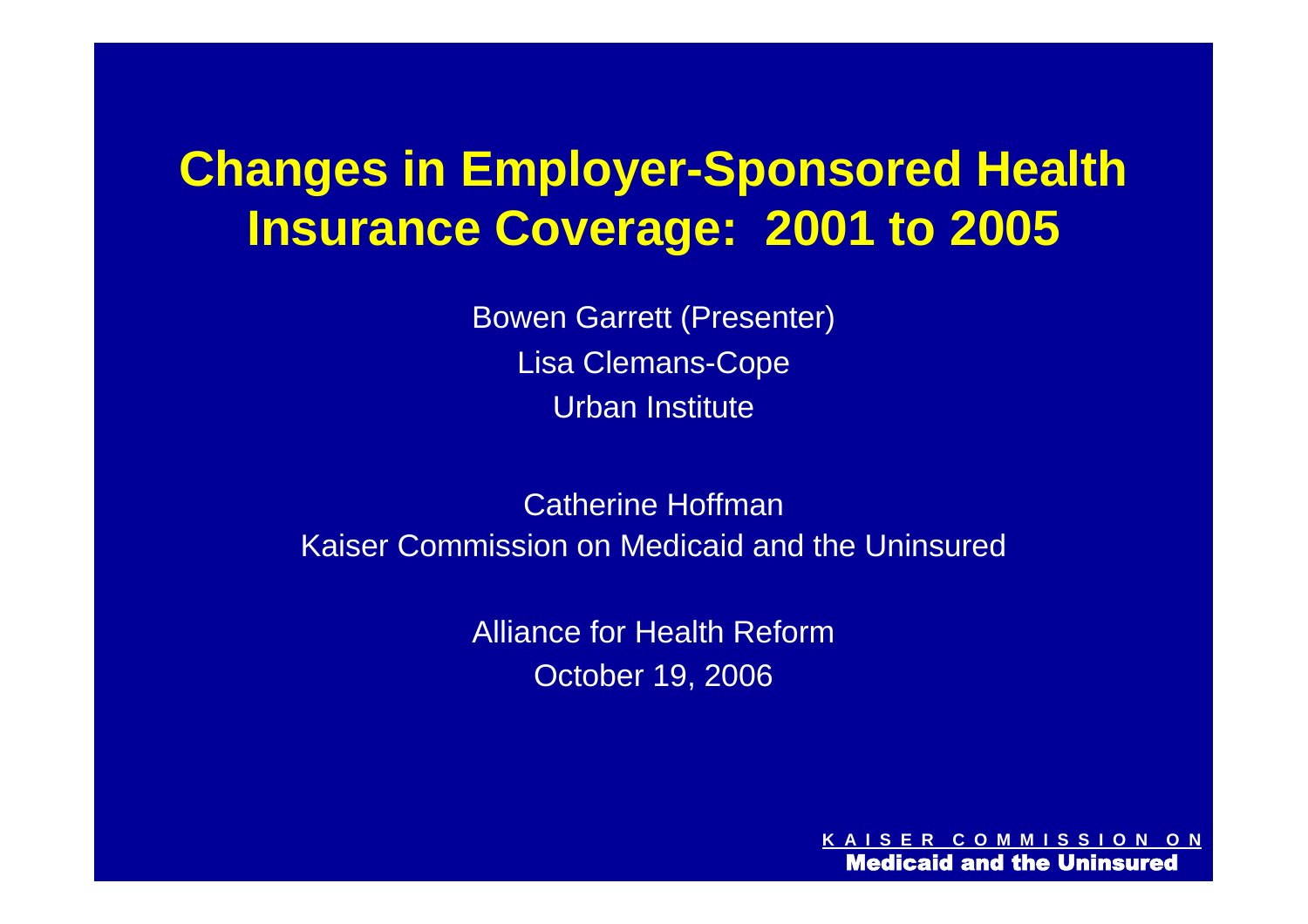

**Figure 2**

- Employer-sponsored insurance (ESI) rates among employees fell from 81% in 2001 to 77% in 2005
- This study
	- Reports the reasons for the decline in ESI
	- Examines how reasons for the ESI decline vary by income, employer size, and employee age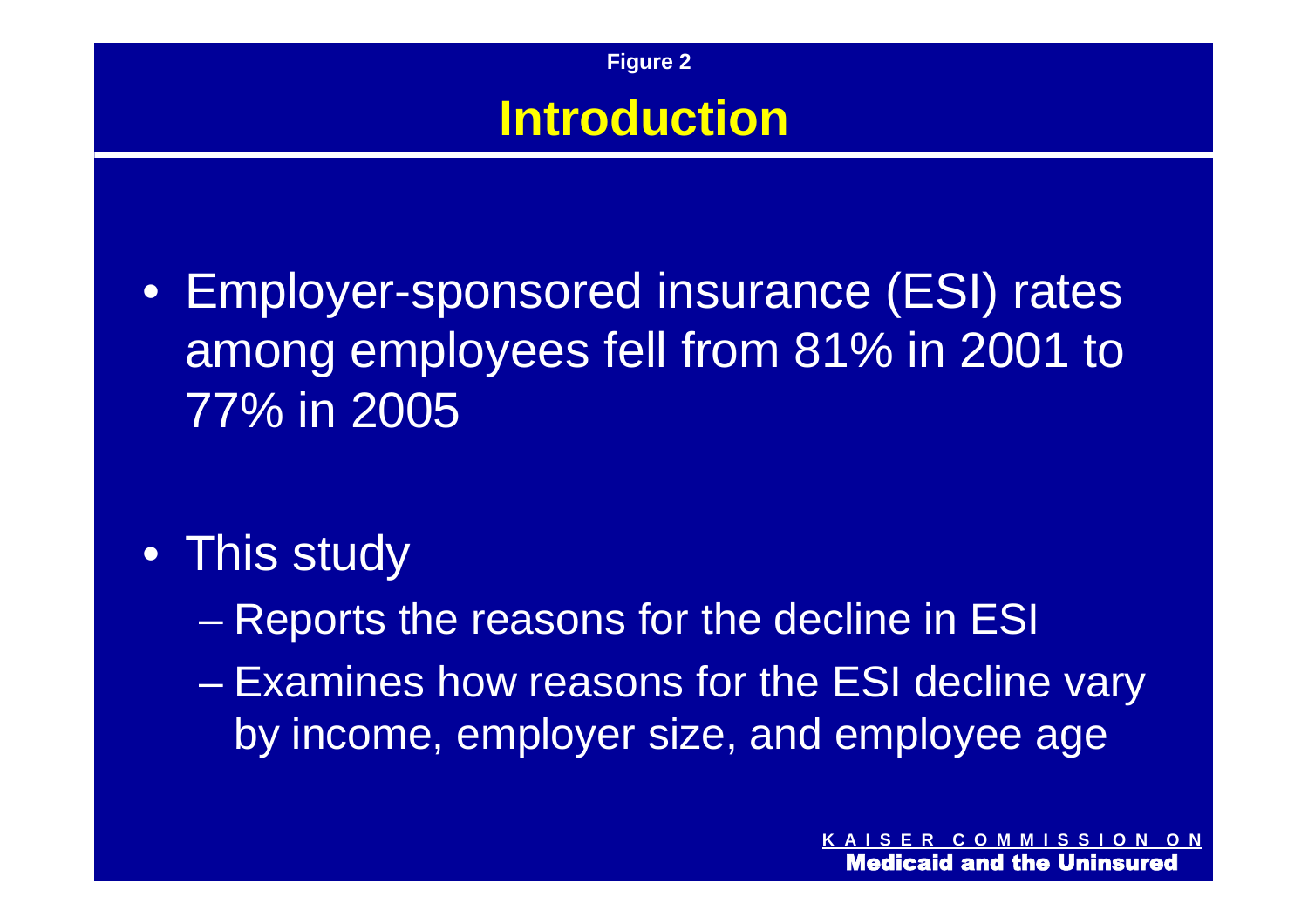## **Workforce changes 2001-2005**

- 5.1 million more adults not in the labor force
- 1.4 million became unemployed
- More self-employment, part-time work, temporary or contract work
- More employees in smaller businesses
- More workers in families with incomes below the Federal Poverty Level (FPL)

– 2.2 million more workers, but 1.8 million in poor families

• In addition, premiums increased by more than 9% each year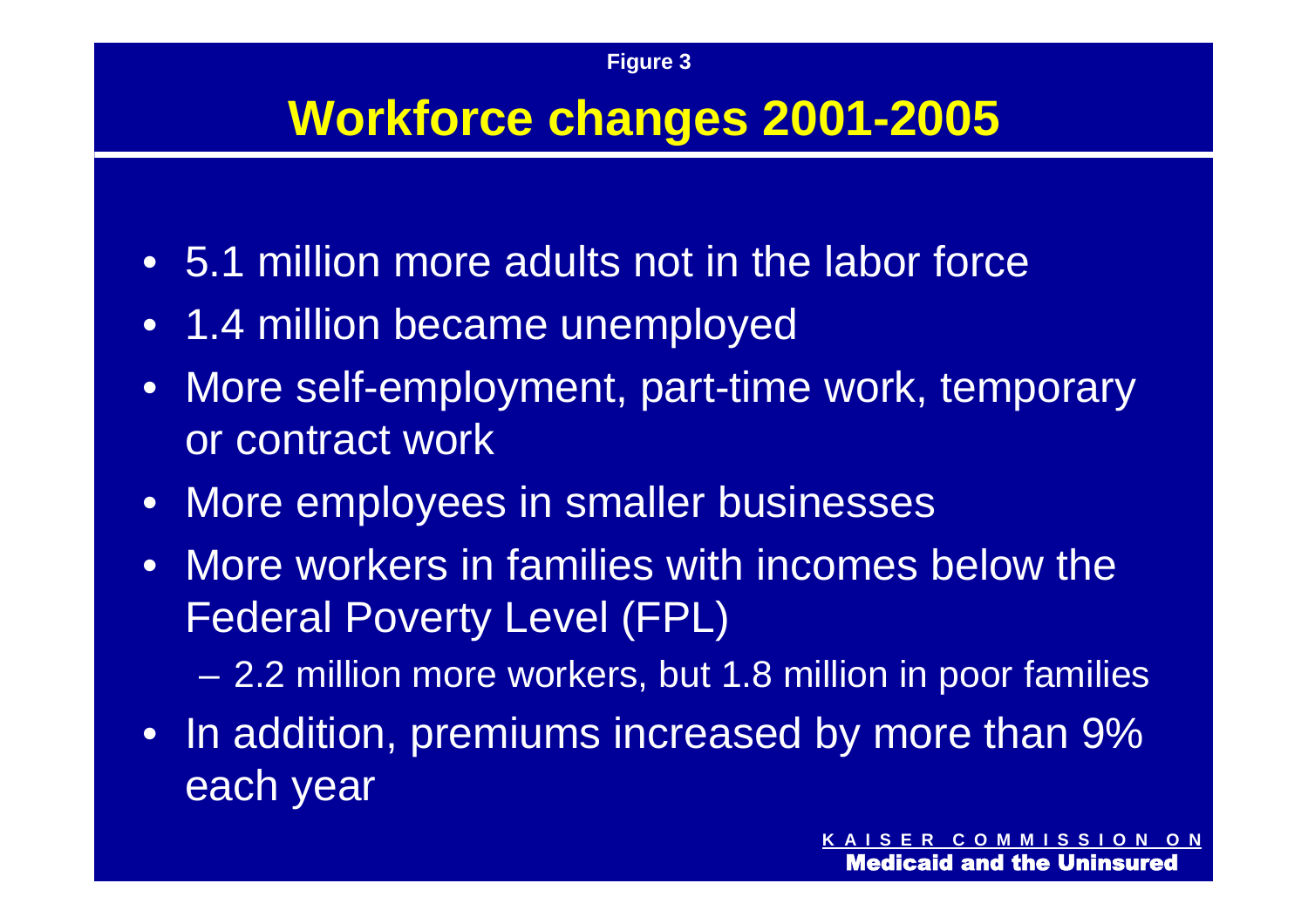**Figure 4**

## **Health Insurance Coverage Changes Among Employees, 2001 - 2005**



All changes are significantly different (p<.05). Data may not total 100% due to rounding.

Source: Urban Institute analysis of the February 2001 and 2005 Contingent Work Supplement of the Current Population Survey (CPS) and the March 2001 and 2005 Annual Social and Economic (ASEC) Supplement of the CPS.

**K A I S E R C O M M I S S I O N O N** Medicaid and the Uninsured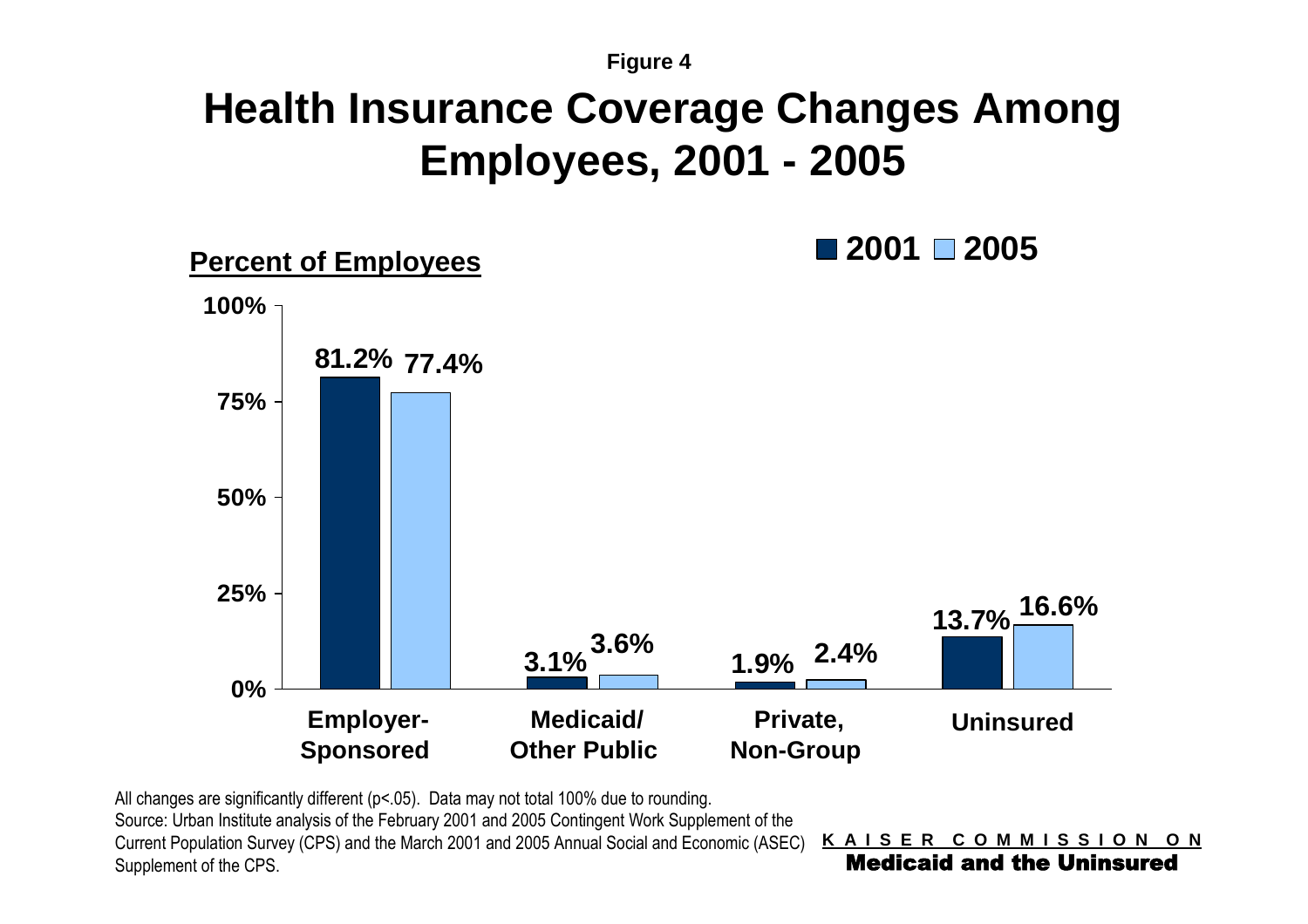#### **Figure 5 Reasons for Decline in ESI among Employees, 2001- 2005**



Source: Urban Institute analysis of the February 2001 and 2005 Contingent Work Supplement of the Current Population Survey (CPS) and the March 2001 and 2005 Annual Social and Economic (ASEC) Supplement of the CPS.

**K A I S E R C O M M I S S I O N O N** Medicaid and the Uninsured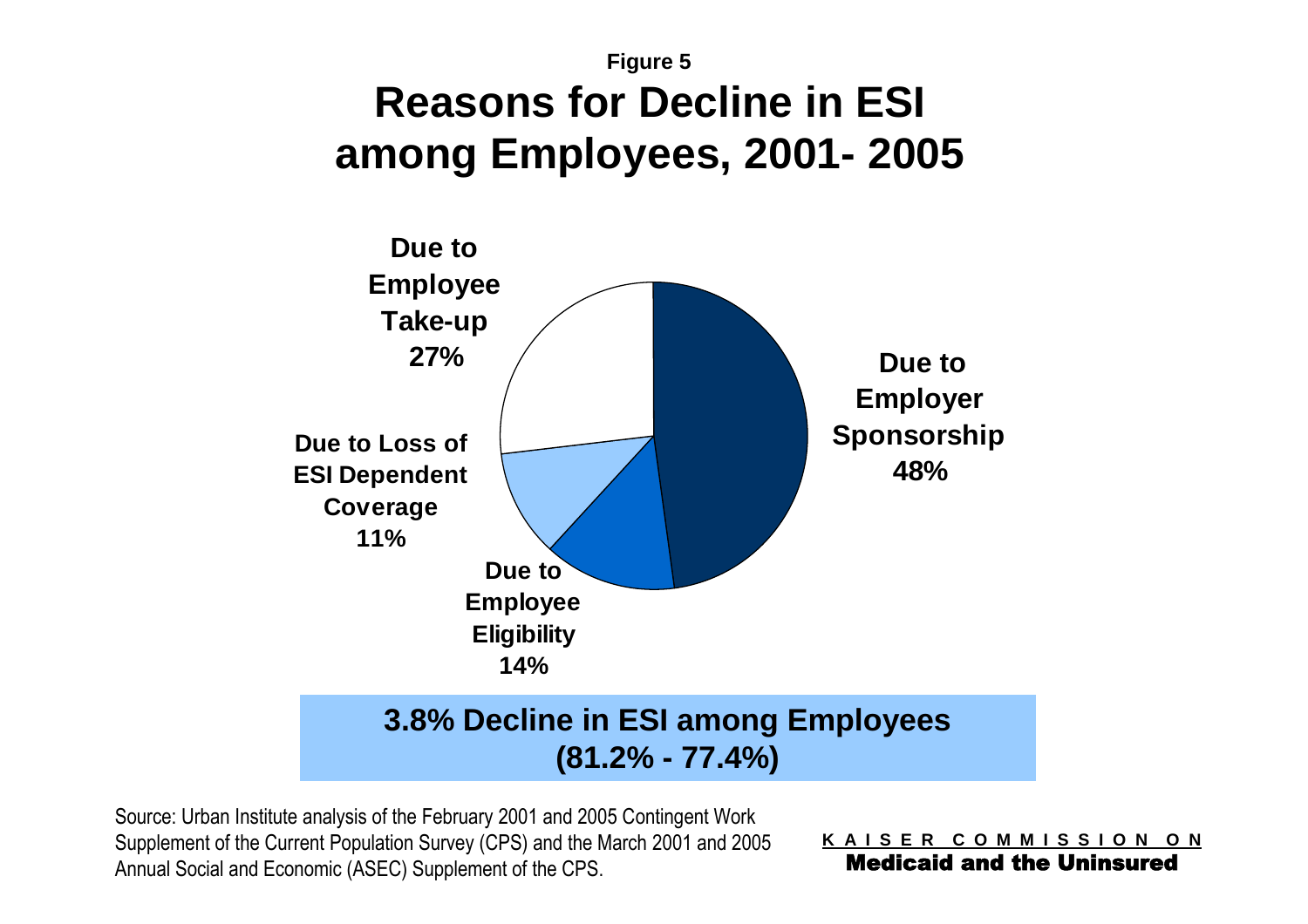#### **Figure 6 Changes in Employees' ESI Coverage, by Family Income Levels, 2001-2005**



\* Statistically significant changes for both ESI and uninsured rates for these groups (p<.05). Source: Urban Institute analysis of the February 2001 and 2005 Contingent Work Supplement of the Current Population Survey (CPS) and the March 2001 and 2005 Annual Social and Economic (ASEC) Supplement of the CPS.

**K A I S E R C O M M I S S I O N O N**

Medicaid and the Uninsured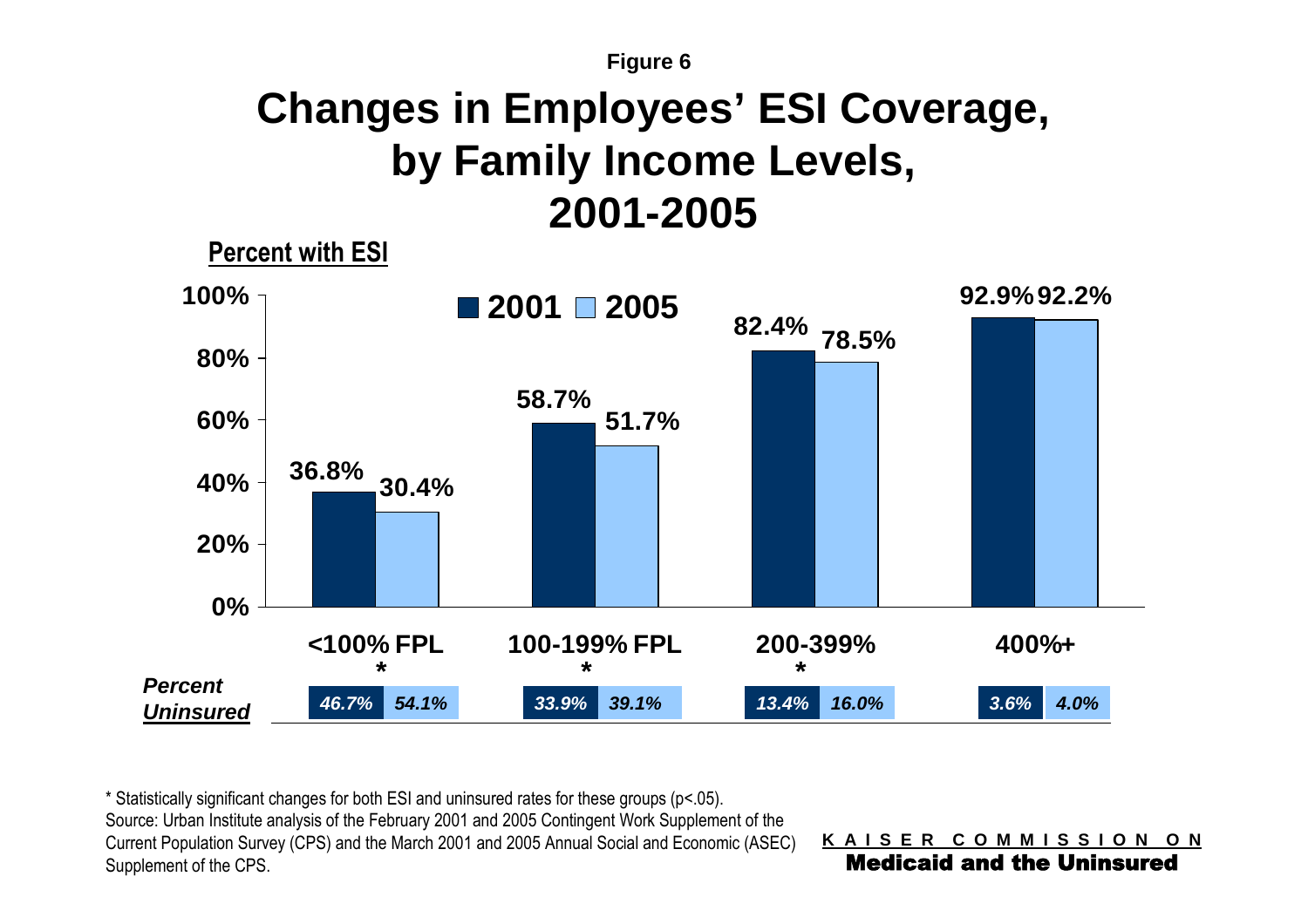## **Figure 7 Decreases in ESI Due to Changes in Employer Sponsorship and Employee Participation, by Income Levels, 2001-2005**



Source: Urban Institute analysis of the February 2001 and 2005 Contingent Work Supplement of the Current Population Survey (CPS) and the March 2001 and 2005 Annual Social and Economic (ASEC) Supplement of the CPS.

**K A I S E R C O M M I S S I O N O N** Medicaid and the Uninsured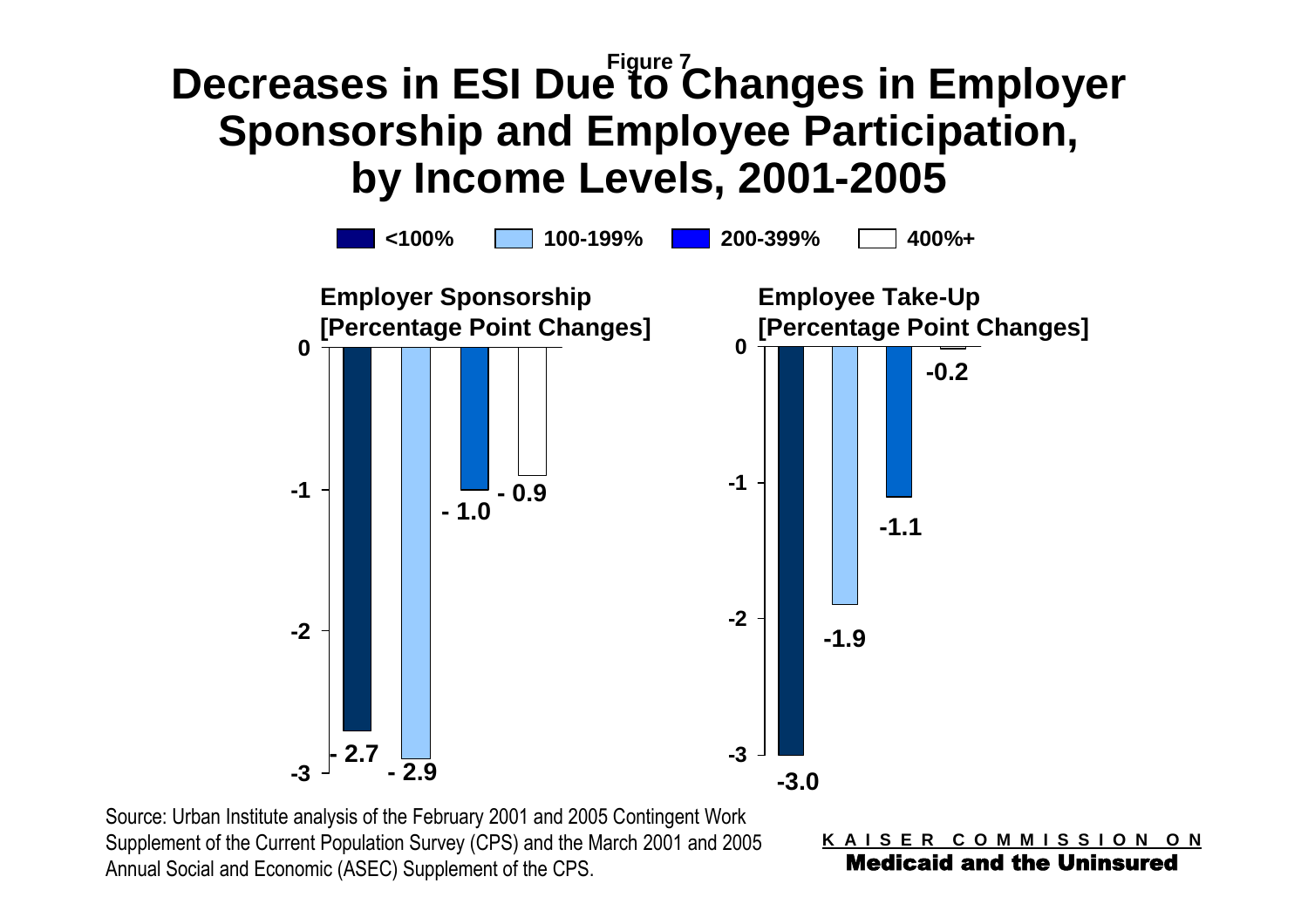# **Other findings**

**Figure 8**

- By employer size, the largest declines were among employees of firms with fewer than 25 workers
	- Most of the decline in small firms was due to lower employer sponsorship
- By employee age, the largest declines were among adults age 19 to 34
	- Declines were due to both lower sponsorship and lower take-up